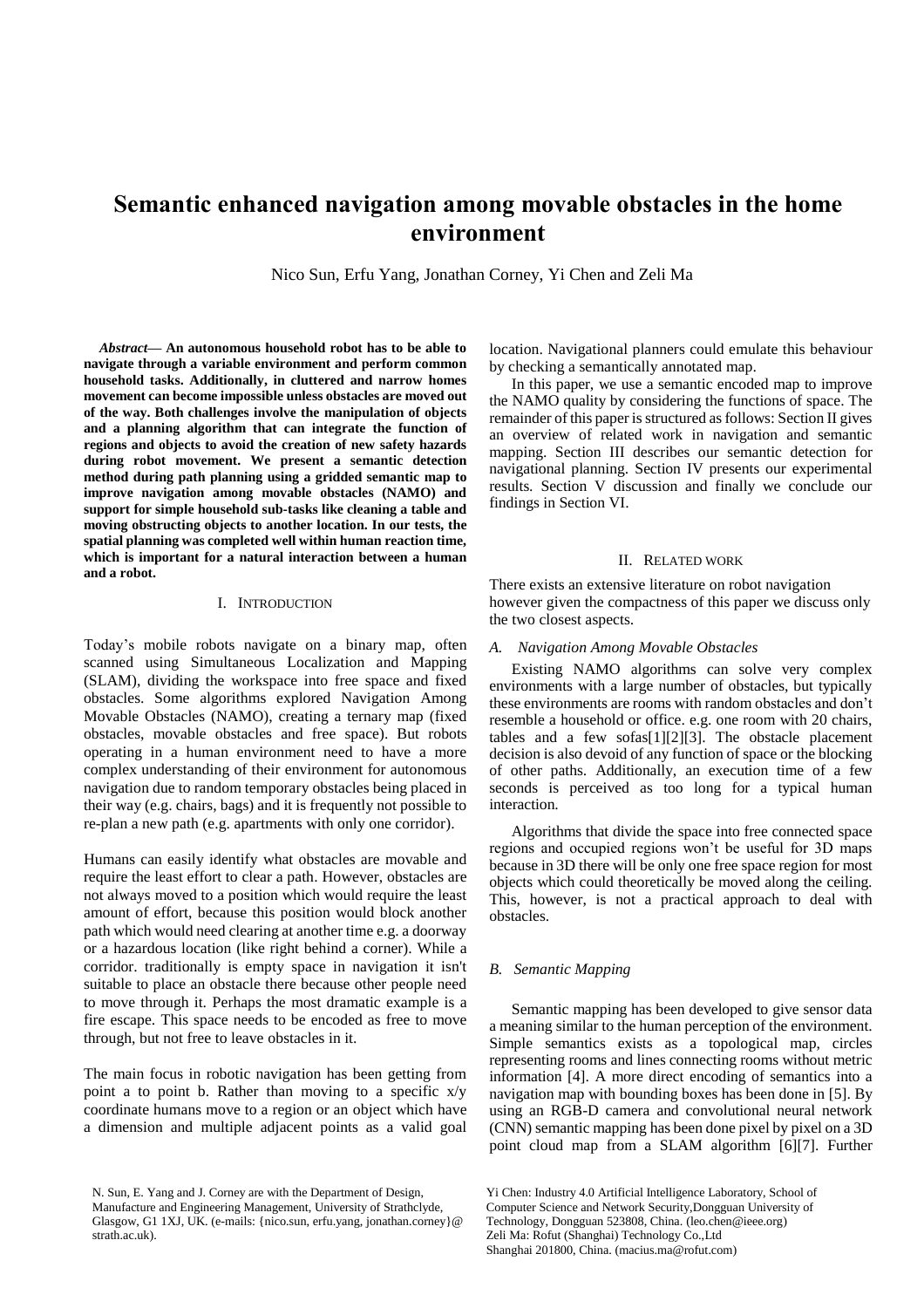research is needed to evaluate each semantic mapping method and their usefulness for autonomous navigation and household task performance.

In order to use the maps spatial semantic knowledge for complex household tasks, it needs to be combined with actionrelated and common-sense knowledge as in a semantic network [8][9]. The knowledge relates objects to another or to regions e.g. "microwave located in the kitchen" and their function e.g. "microwave can cook food".

## III. OUR APPROACH

In order to encode different functions in a home environment, we utilize three layers for a 2D floor map, visualized as an RGB image with some predefined pixel by pixel encoded semantics. One layer for objects & obstacles, one for dynamic entities (humans, pets) and one for the room property or function.

For the robot pathfinding (start to goal) we use a bidirectional rapidly exploring random tree (Bi-RRT) algorithm (Figure 2) with a 5% goal bias. Bi-RRT is a variant of the simple RRT [10]. Simple RRT is great at exploring a large region of free space, but one single RRT can get stuck against a wall and have a hard time finding a gap like a doorway. In our tests, bi-directional RRT proved to be 3-10 times faster than a single tree, which is similar to findings in [11]. Due to the nature of a home robot environment – the interaction with humans. A solution should be found within human reaction time. Previous robots have been found to be too slow and unresponsive [12]. This gave preference of simple RRT over RRT\*. After a solution is found we employ local path smoothing (Figure3) for a more natural motion.

The path planning and semantic detection (includes collision check) are done in Cartesian space instead of configuration space to avoids the recalculation of the space every time the robot moves an obstacle. The semantic detection of objects for the planner is done with OpenCV by finding the specified semantic value on the map and extracting its dimensions (contours). During path planning in the RRT algorithms, the semantic detection checks the map with the bounding box of the robot or movable obstacle and disregards a point when the bounding box touches another obstacle.

When the robot path is blocked by an obstacle the NAMO RRT, a simple modification to the RRT algorithm (see code) searches for a new collision free position that doesn't obstruct the robot's path or collide with other obstacles. The improvement of NAMO quality is done by excluding regions encoded on the semantic map as valid goal positions. This semantic check is only done after a new node is added to the RRT and not every time a node is checked against permanent obstacles. In our tests, for example, we excluded doorways as valid goal positions.

# Algorithm 1 Semantic detection during RRT

# $1:$  Map definitions

- 2:  $Op =$  permanent obstacles
- 3:  $Om = movable obstacles$
- 4:  $Rf$  = free region
- 5:  $Rb = blocked$  region
- 

 $20:$ 

26:

- 7: Robot navigation
- 8: map = SemanticMap(Op,Om,Rf,Rb)
- 9: goal = map(x,y)
- 10: while True do
- $11:$  $rnd = random(map)$
- if rnd in Op then  $12:$
- continue 13:
- else  $14$ add rnd to path  $15:$
- if rnd in goal then  $16-$
- break 17:  $18:$
- if smoothed path in Om then 19:
	- add Om to NAMO task
- $21:$ Movable obstacle goal check
- if rnd in goal then  $22:$
- if rnd in Rb then 23:
- continue  $24:$
- else  $25:$ 
	- break

## IV. TEST/EVALUATION

We perform the evaluation in Python 3.6 and single threaded on an Intel Core i5 2400 (3.1GHz). Ram usage is 60MB to load the 1000x800 three-layer test map + simple UI interface. During path planning, an additional 20MB is used for the computation of the robot path and new obstacle positions. The map resolution is 1cm/pixel, hence representing an apartment of 10m x 8m. The spatial semantic knowledge data is stored in NumPy arrays and visualized with matplotlib as an RGB image.

Pre-defined semantics and their visualization:

- Regions (red layer): unknown, sink, sinkstorage, TVcarpet, doorway, foodtable
- Dynamic Entities (green layer): unknown
- Objects (blue layer): unknown, plate, cutlery, TVtable,TVstool,plant,chair,foodtable, bed, shower

After an object is moved the map gets automatically updated (old position encoded as free space in object layer and new location encoded with the value of the object) For a better illustration of the skills we use the unused green layer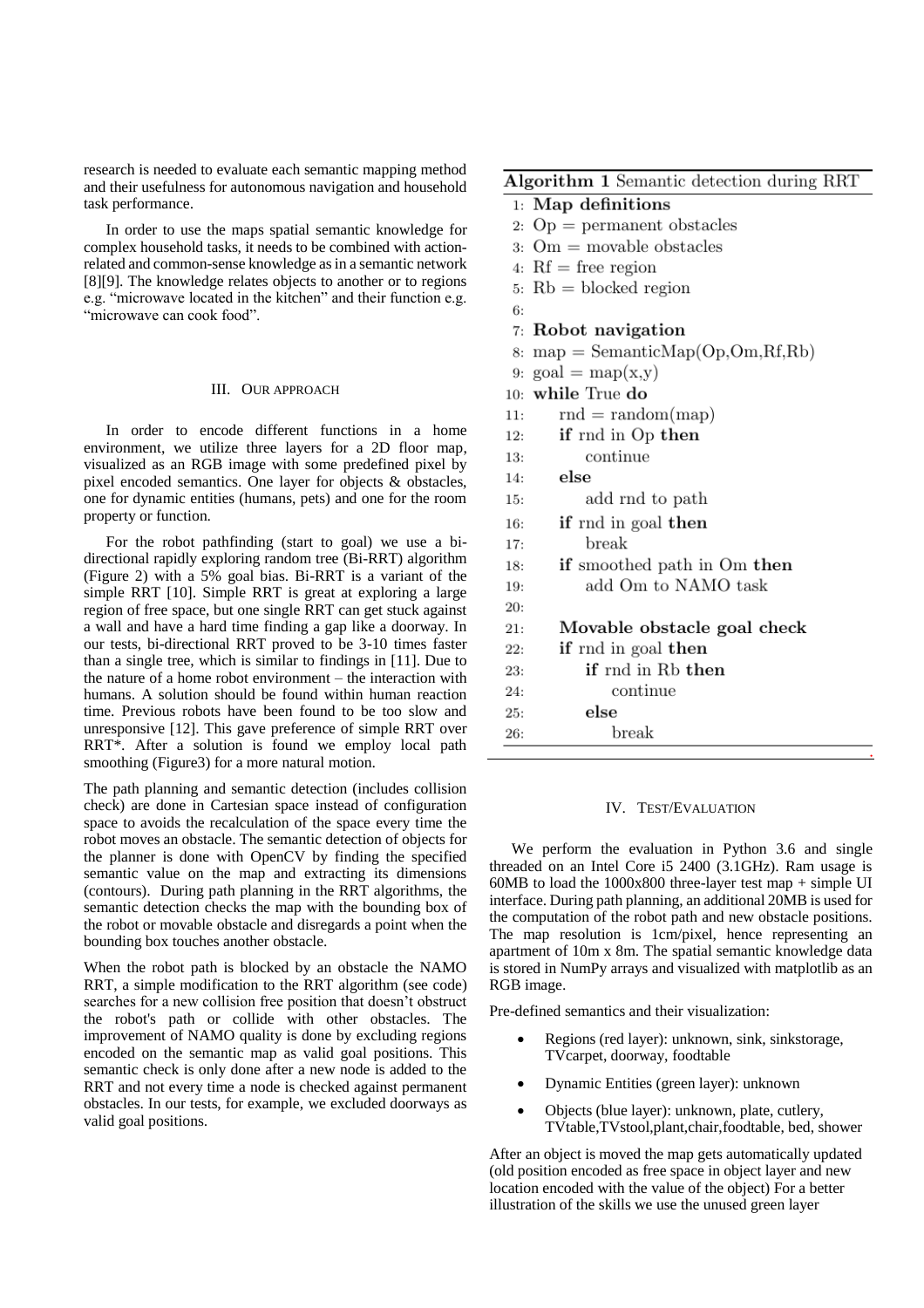(dynamic entities) to enhance the contrast between the objects original and new position and dimensions.

As expected, checking a point against a list of semantic values takes longer than checking against a single value representing all obstacles. The time increase depends on the number of total semantic values. In our tests with 1000 known semantic values, the calculation time increased by a factor of 15-30. From 0.213s for one million single value to 3.1-6.7s for the same number of multiple value checks. So any path planning algorithm should still perform single value collision detection against unmovable obstacles to reduce the number of slower semantic checks.

*A. Move to region or object*



Figure 1: Robot skill: "Move to region/object" The robot (light grey) is in the upper right is instructed to move to the sink(green). The red line shows the raw path found by the Bi-RRT algorithm and the black line shows the smoothed path. In light red are the original obstacle positions & the purple dots outline the new positions for any moved obstacle.

| Metric                | <b>Bi-RRT</b><br>in<br>time<br>seconds | NAMO-<br><b>RRT</b><br>(seconds) | Robot<br>Path cost | Obstacle<br>path cost |
|-----------------------|----------------------------------------|----------------------------------|--------------------|-----------------------|
| Average               | 0.099                                  | 0.095                            | 1049               | 199.0                 |
| Standard<br>deviation | 0.043                                  | 0.055                            | 10.44              | 136.9                 |

Table 1: Performance analysis for the task "move to sink". For our twoobstacle example the planning time for the obstacles is the same as for the robot path finding. While the robot path with a fixed goal region shows very little variations in length the obstacle movement shows high variation due to a flexible goal position.

*B. Movable obstacle placement of semantic NAMO algorithm*



Figure 2: obstacle placement when considering semantics. The robot (light grey) is instructed to move from the lower left to the bathroom. The red line shows the raw path found by the Bi-RRT algorithm and the black line shows the smoothed path. The NAMO algorithm avoids placing the washing basket (light blue/purple dots) into the doorway (blue)



Figure 3: The same navigation task as in Figure 2 without exclusion of the door space(blue) as a valid goal position.

The obstacle movement cost (Table1) includes the cost of moving the robot and the relative size of the object compared to the robot. Small objects will have a negligible cost and large objects will have a high cost of moving. The performance analysis was done with 1000 samples in each test, a robot with a round base of 25 cm radius and an RRT expand distance of 20cm. For obstacles, the RRT expand distance is 10cm.